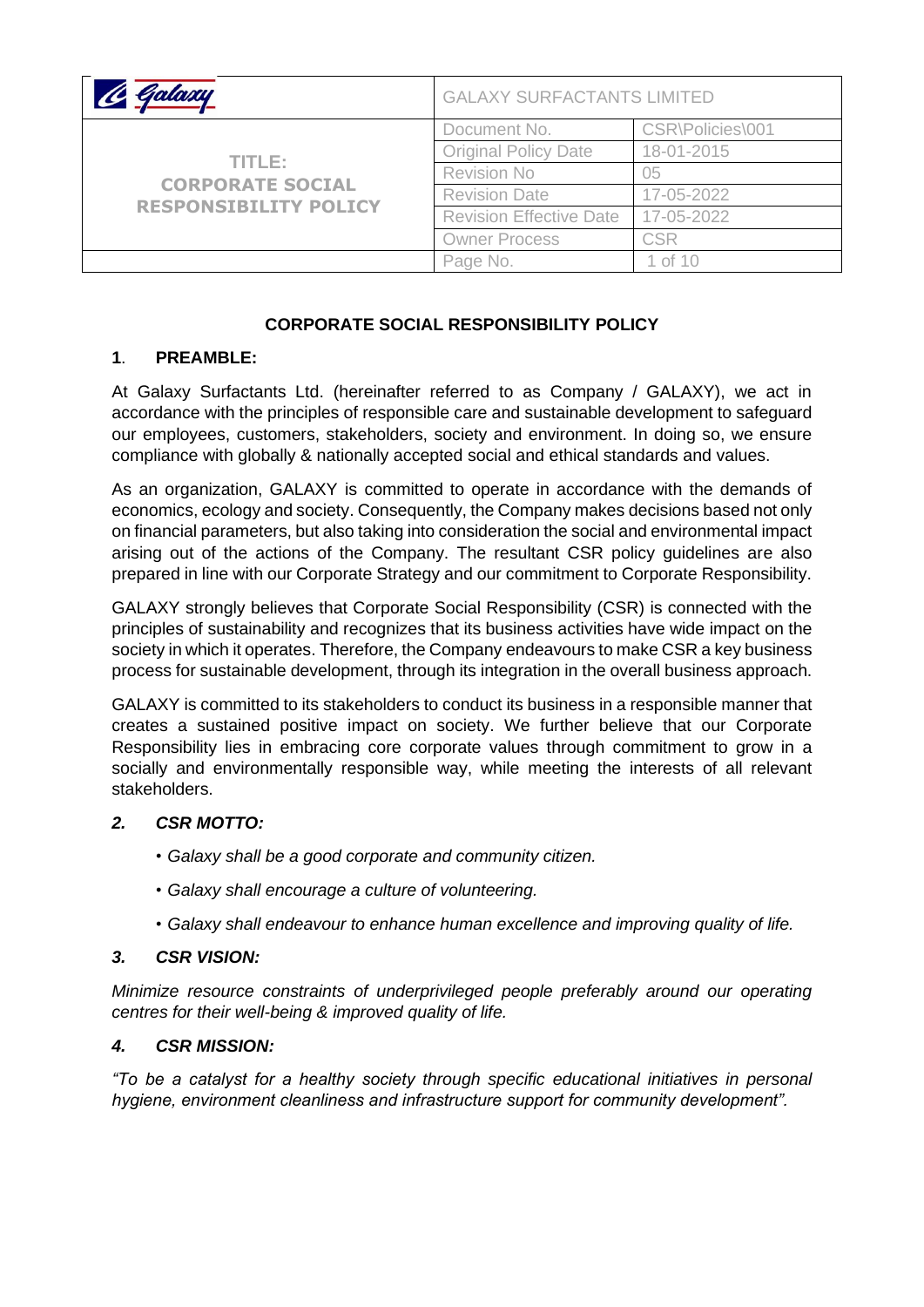|                                                                   | <b>GALAXY SURFACTANTS LIMITED</b> |                  |
|-------------------------------------------------------------------|-----------------------------------|------------------|
| TITLE:<br><b>CORPORATE SOCIAL</b><br><b>RESPONSIBILITY POLICY</b> | Document No.                      | CSR\Policies\001 |
|                                                                   | <b>Original Policy Date</b>       | 18-01-2015       |
|                                                                   | <b>Revision No</b>                | 05               |
|                                                                   | <b>Revision Date</b>              | 17-05-2022       |
|                                                                   | <b>Revision Effective Date</b>    | 17-05-2022       |
|                                                                   | <b>Owner Process</b>              | <b>CSR</b>       |
|                                                                   | Page No.                          | 2 of 10          |

# **5. APPROACH:**

Approach of the Company is based on the following:

- i. At least 60% CSR initiatives to focus in the areas around where the Company has its operations and presence. These initiatives shall be fairly distributed amongst various locations, where Galaxy carries on its operations.
- ii. CSR initiatives to create awareness amongst employees and encourage their active involvement in the various CSR activities. Towards this direction, the CSR efforts will aim personal enrolment of about 10% of the work force to dedicate a targeted hours of direct CSR work for the community / projects taken up by the Company.
- iii. The involvement of the Company shall be more towards participation on the ground rather than only administering the expenditure.
- iv. To obtain expertise to carry out the CSR activities by engaging with agencies of repute, if such need arises. We shall endeavour to drive on our own implementation of at least <sup>1</sup>25% of CSR project/programmes. For the balance, we may engage with other agencies/NGOs of repute <sup>2</sup>[which have registered themselves with the Central Government and have been allotted a unique CSR Registration number w.e.f. 1<sup>st</sup> April 2021]

## **6. OBJECTIVES OF CSR POLICY:**

The objectives of this policy are as follows:

- i. To demonstrate commitment to the common good through responsible business practices and placing high value on good corporate governance standards;
- ii. To actively support the national development initiatives to ensure sustainable change;
- iii. To set high standards of quality in the delivery of services in the social sector by creating processes and replicable models;
- iv. To create a sense of empathy and equity among employees of GALAXY to motivate them to give back to the society.

<sup>1</sup> Replaced 50% with 25% w.e.f. June 08, 2021

<sup>2</sup> Inserted w.e.f. June 08, 2021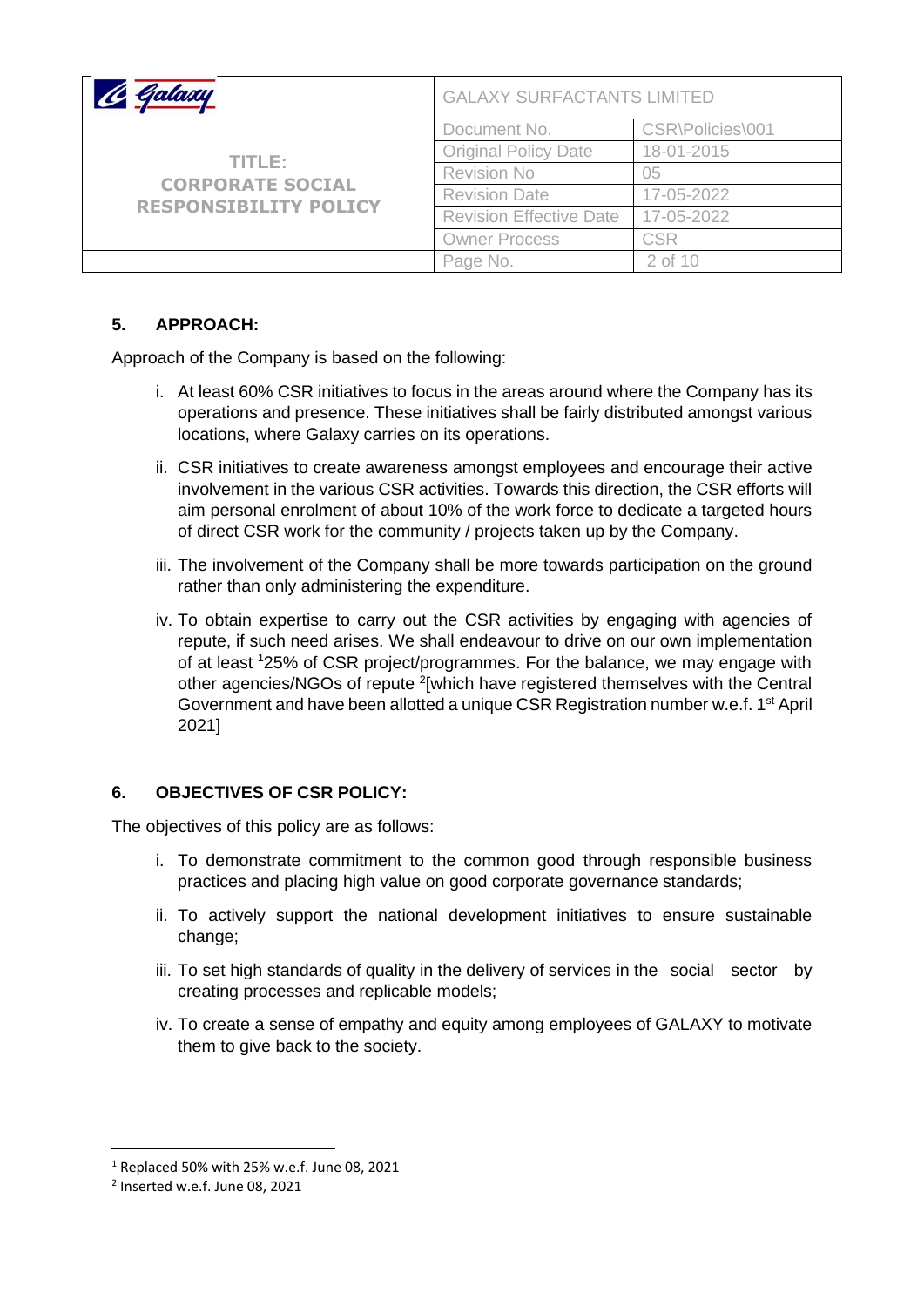|                                                                   | <b>GALAXY SURFACTANTS LIMITED</b> |                  |
|-------------------------------------------------------------------|-----------------------------------|------------------|
| TITLE:<br><b>CORPORATE SOCIAL</b><br><b>RESPONSIBILITY POLICY</b> | Document No.                      | CSR\Policies\001 |
|                                                                   | <b>Original Policy Date</b>       | 18-01-2015       |
|                                                                   | <b>Revision No</b>                | 05               |
|                                                                   | <b>Revision Date</b>              | 17-05-2022       |
|                                                                   | <b>Revision Effective Date</b>    | 17-05-2022       |
|                                                                   | <b>Owner Process</b>              | <b>CSR</b>       |
|                                                                   | Page No.                          | 3 of 10          |

# **7. APPLICABILITY:**

- i. GALAXY CSR policy has been developed pursuant to Section 135 of the Companies Act, 2013 (referred to as the Act ) and in accordance with the Companies (Corporate Social Responsibility Policy) Rules, 2014, (hereby referred to as the Rules) notified by the Ministry of Corporate Affairs, Government of India, in 2014 and as amended from time to time
- ii. The Policy shall apply to all CSR projects/programmes undertaken by the Company in India as per Schedule VII of the Act.
- iii. Depending upon the nature of the project, these CSR programmes shall be implemented through in-house or non-governmental organizations, institutions, municipalities, panchayats, schools and agencies, as approved by the Board on the recommendation of CSR Committee.

# **8. RESPONSIBILITIES OF THE BOARD OF DIRECTORS**:

The Board of Directors of GALAXY will be responsible for:

- i. Nominating a CSR Committee comprising of minimum three Directors
- ii. Approving the CSR policy after taking into account the recommendations made by the CSR Committee
- iii. Ensuring that the Company shall, in each financial year spend at least the amount on CSR initiatives as has been prescribed by the Act and the Rules made thereunder from time to time.
- iv. Ensuring that primarily the activities as included in CSR Policy of the Company are undertaken by the Company.
- v. Monitoring that in every financial year, funds committed by the Company for CSR activities are utilized effectively and implementation is regularly reviewed.
- vi. Reporting / providing the details as may be prescribed by the Act and the Rules made thereunder.
- vii. <sup>3</sup>[Satisfy itself that the funds disbursed have been utilized for the purposes and in the manner as approved by it and the Chief Financial Officer or the person responsible for financial management shall certify to that effect;

<sup>3</sup> Inserted w.e.f. June 08, 2021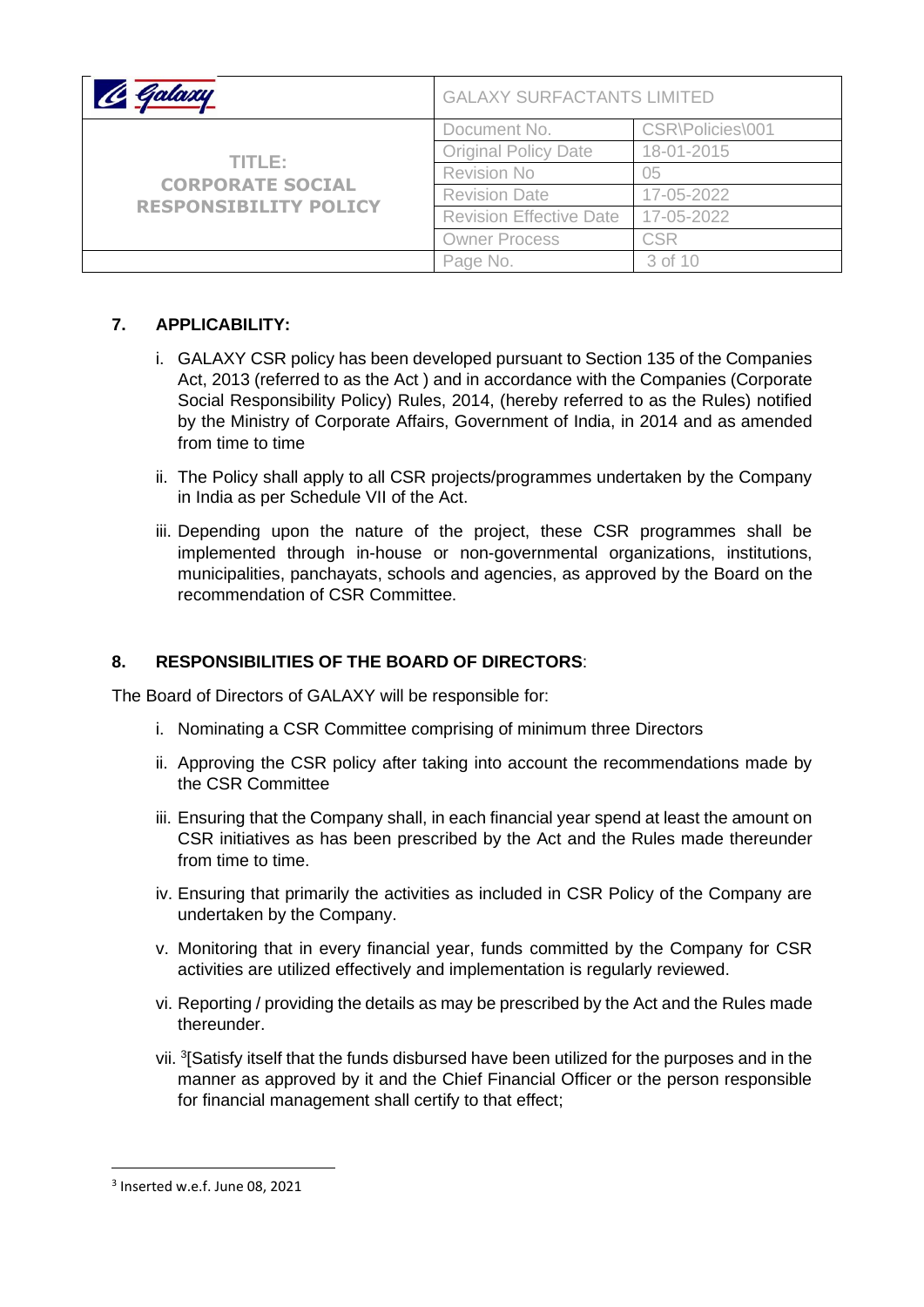| Inland                                                            | <b>GALAXY SURFACTANTS LIMITED</b> |                  |
|-------------------------------------------------------------------|-----------------------------------|------------------|
| TITLE:<br><b>CORPORATE SOCIAL</b><br><b>RESPONSIBILITY POLICY</b> | Document No.                      | CSR\Policies\001 |
|                                                                   | <b>Original Policy Date</b>       | 18-01-2015       |
|                                                                   | <b>Revision No</b>                | 05               |
|                                                                   | <b>Revision Date</b>              | 17-05-2022       |
|                                                                   | <b>Revision Effective Date</b>    | 17-05-2022       |
|                                                                   | <b>Owner Process</b>              | <b>CSR</b>       |
|                                                                   | Page No.                          | 4 of 10          |

- viii. Approve annual action plan for CSR and make any amendments therein as per recommendation of CSR Committee. The annual action plan shall be uploaded on website of the Company].
- ix. <sup>4</sup> [ensure that the administrative overheads shall not exceed five percent of total CSR expenditure of the Company for the financial year.]

## **9. CSR COMMITTEE**:

- i. The Committee to be established by Resolution of the Board of Directors of the Company (the "Board") and is to be known as the "CSR Committee" <sup>5</sup>[and shall act under the directions/ guidance given to it by the Board from time to time].
- ii. The CSR Committee shall consist of three or more Directors out of which one will be independent director.
- iii. The CSR Committee may invite any other person as they may deem fit to attend meetings of the CSR Committee when required, notwithstanding that they are not members of the CSR Committee.
- iv. Quorum shall be two members personally present at the meeting. A duly convened meeting of the CSR Committee at which a quorum is present shall be competent to exercise all or any of the authorities, powers and discretions vested in or exercisable by the CSR Committee.
- v. The Company Secretary / Assistant Company Secretary shall act as the secretary of the CSR Committee and shall keep a record of the membership of and the dates of any changes to the membership of the CSR Committee. He / She shall be responsible to record the minutes of the Meeting.
- vi. Meetings shall be held at such times as the CSR Committee deems appropriate, and in any event shall be held not less than two times in a financial year.
- vii.CSR Committee will be governed by the Act and the Rules made thereunder and Company's Articles of Association regulating the meetings and proceedings of the Directors.
- viii. Meetings of the CSR Committee shall be convened by the Company Secretary / Assistant Company Secretary at the request of the Chairman or any member thereof.

<sup>4</sup> Inserted w.e.f. June 08, 2021

<sup>5</sup> Inserted w.e.f. June 08, 2021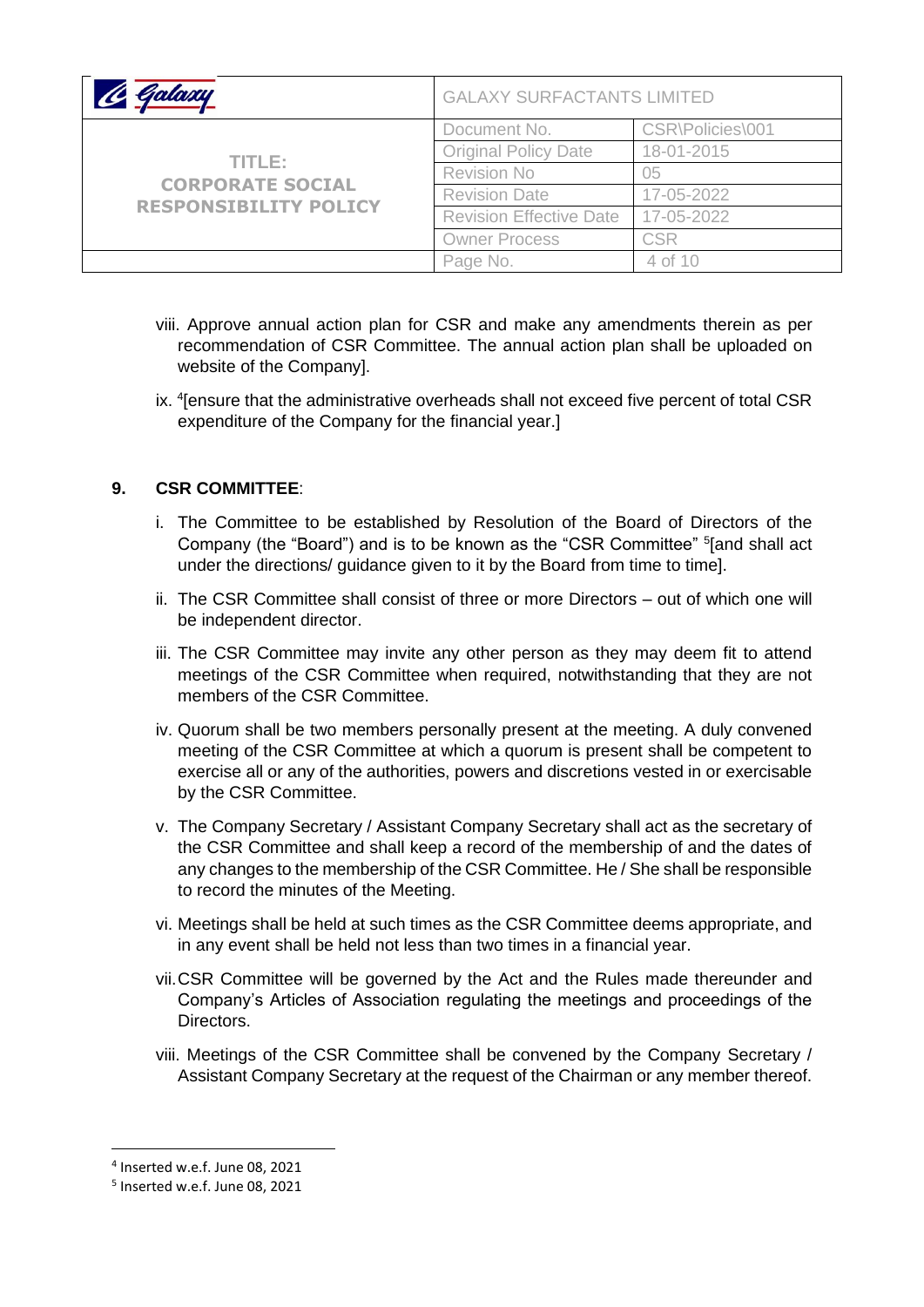| Talaxy                                                            | <b>GALAXY SURFACTANTS LIMITED</b> |                  |
|-------------------------------------------------------------------|-----------------------------------|------------------|
| TITLE:<br><b>CORPORATE SOCIAL</b><br><b>RESPONSIBILITY POLICY</b> | Document No.                      | CSR\Policies\001 |
|                                                                   | <b>Original Policy Date</b>       | 18-01-2015       |
|                                                                   | <b>Revision No</b>                | 05               |
|                                                                   | <b>Revision Date</b>              | 17-05-2022       |
|                                                                   | <b>Revision Effective Date</b>    | 17-05-2022       |
|                                                                   | <b>Owner Process</b>              | <b>CSR</b>       |
|                                                                   | Page No.                          | 5 of 10          |

- ix. CSR Activities shall be Activities as specified in Schedule VII of the Act and the Rules made thereunder as amended by the Ministry of Corporate Affairs from time to time
- x. The CSR Committee may at the expense of the Company investigate any matter within its terms of reference. It is authorized to seek any information that it requires from any employee in order to perform its duties and all employees are required to cooperate with any requests made by the CSR Committee.
- xi. The CSR Committee may at the expense of the Company secure external professional advice and attendance of third parties with relevant experience and expertise at meetings of the CSR Committee, if it considers this necessary.
- xii.The CSR Committee shall have all necessary authority to carry out its duties and responsibilities. Without limitation to the generality of the foregoing, the Committee shall have the authority to engage (including authority to approve fees and other retention terms) and terminate the engagement of any Social Responsibility consulting firm to provide data or recommendations with respect of CSR projects.
- xiii. The Company shall provide and make available to the Committee, as it may determine, funds for undertaking CSR activities and to pay compensation to any advisers engaged by the Committee.
- xiv. <sup>6</sup> [The CSR Committee shall formulate an annual action plan which *inter alia* shall cover the list of proposed projects, manner of execution, modalities of utilisation of funds, monitoring and reporting mechanism and details of need and impact assessment, and submit the same to the Board for approval. The Committee shall also submit any changes in such plan to the Board for approval.

Any greater than +10% variation in annual action plan to be referred to Board for approval and Members of the CSR Committee are authorized to approve variation upto the above limit.

- xv. The CSR Committee is empowered to frame, review and modify the criteria / processes for selecting projects/ Programmes, laying down the criteria for performance evaluation of the projects, selecting the implementation entities / partners etc.
- xvi. CSR Committee <sup>7</sup> [as per annual action plan approved by the Board] shall monitor the implementation of the CSR Policy through periodic reviews of the activities of the external agencies / NGOs in compliance with the Act and ensure that funds spent on CSR programmes are creating the desired impact.

<sup>6</sup> Inserted w.e.f. June 08, 2021

<sup>7</sup> Inserted w.e.f. June 08, 2021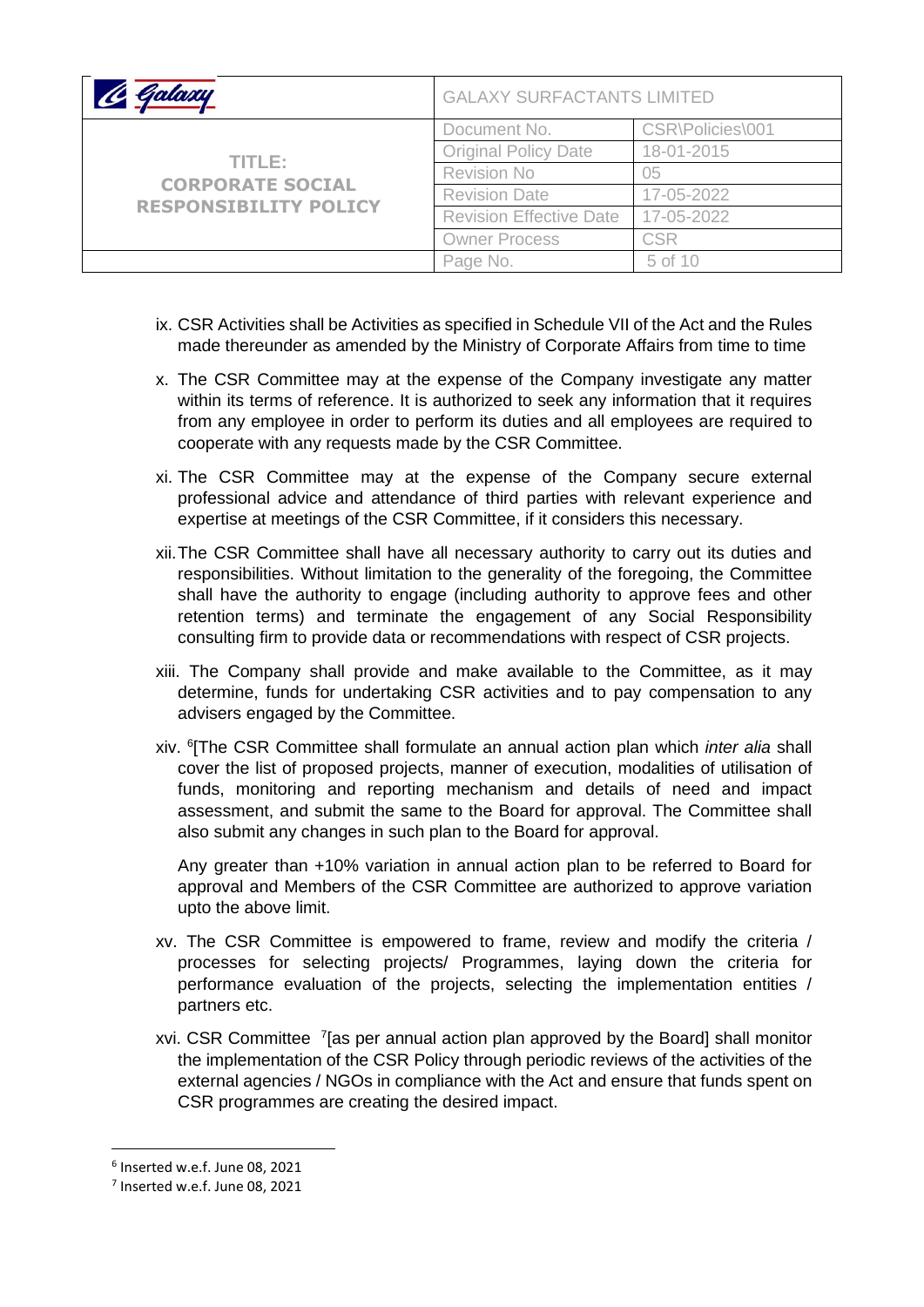|                                                                   | <b>GALAXY SURFACTANTS LIMITED</b> |                  |
|-------------------------------------------------------------------|-----------------------------------|------------------|
| TITLE:<br><b>CORPORATE SOCIAL</b><br><b>RESPONSIBILITY POLICY</b> | Document No.                      | CSR\Policies\001 |
|                                                                   | <b>Original Policy Date</b>       | 18-01-2015       |
|                                                                   | <b>Revision No</b>                | 05               |
|                                                                   | <b>Revision Date</b>              | 17-05-2022       |
|                                                                   | <b>Revision Effective Date</b>    | 17-05-2022       |
|                                                                   | <b>Owner Process</b>              | <b>CSR</b>       |
|                                                                   | Page No.                          | 6 of 10          |

xvii. <sup>8</sup>[The CSR Committee shall also be responsible to deposit the unspent CSR amount to a separate bank account and ensure that the funds therein are utilised for the purpose of defrayal of expenses as per the action plan in accordance with the Act and the Rules made thereunder.]

### **10. DELEGATION:**

- i. The suggested structure of delegated powers for approving the CSR projects is as under:
- a. Head CSR is authorized to approve projects for value up to Rs. <sup>9</sup>[5 Lakh] per project with cumulative approval in the year capped to 15% of the statutory spend.
- b. Any one member of the CSR Committee is authorized to sanction a single project upto Rs.  $^{10}$ [50 Lakh];
- c. Any two members are required for sanction of projects above Rs. 50 Lakh but less than Rs.  $11$ [100 Lakh].
- d. Projects above Rs.<sup>12</sup>[100 Lakh] can only be sanctioned unanimously by all the members of CSR Committee.
- ii. The above delegation powers for approving the CSR projects are subject to the following:
	- a. Any amount in excess of the Statutory Obligation of 2% of the average PBT for past three years (discretionary spend) shall require prior approval of the Board for the allocation of the excess.
	- b. Single project, geography, implementation partner allocation shall be restricted to 25% of the statutory CSR spend for the year. Any allocation in excess shall need Board approval.
	- c. The scroll of the projects approved, the disbursements made and pending shall be placed before the CSR committee at every meeting and shall be appended to the minutes of the CSR Committee.
- iii. Should a project be spread beyond one year, then any allocation for the period beyond the current year will be subject to the following:

<sup>8</sup> Inserted w.e.f. June 08, 2021

<sup>9</sup> Replaced Rs. 2 Lakh to Rs. 5 Lakh w.e.f. June 08, 2021

<sup>10</sup> Replaced Rs. 20 Lakh to Rs. 50 Lakh w.e.f. June 08, 2021

<sup>&</sup>lt;sup>11</sup> Replaced Rs. 50 Lakh to Rs. 100 Lakh w.e.f. June 08, 2021

<sup>12</sup> Replaced Rs. 50 Lakh to Rs. 100 Lakh w.e.f. June 08, 2021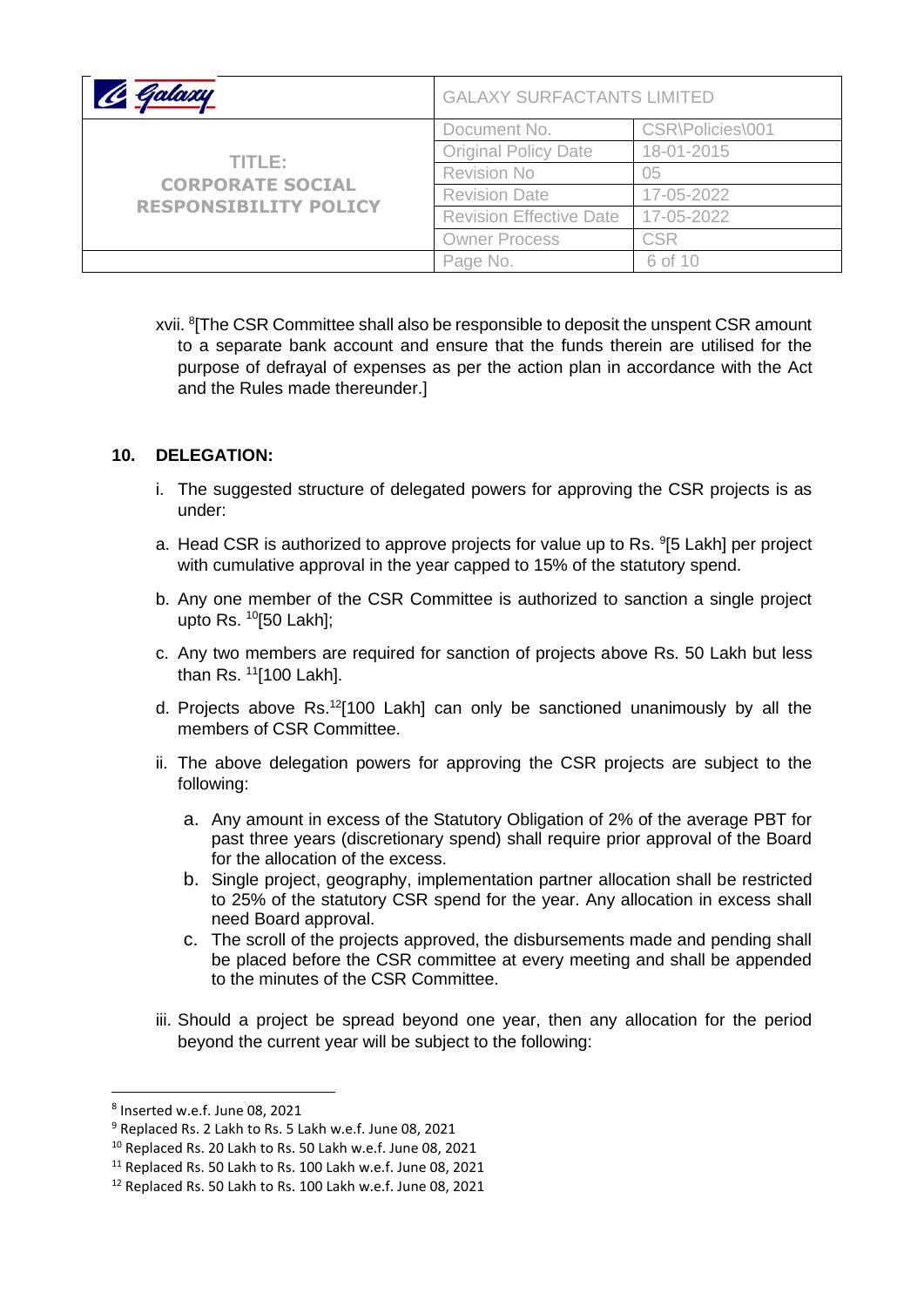| Galaxy                                                            | <b>GALAXY SURFACTANTS LIMITED</b> |                  |
|-------------------------------------------------------------------|-----------------------------------|------------------|
| TITLE:<br><b>CORPORATE SOCIAL</b><br><b>RESPONSIBILITY POLICY</b> | Document No.                      | CSR\Policies\001 |
|                                                                   | <b>Original Policy Date</b>       | 18-01-2015       |
|                                                                   | <b>Revision No</b>                | 05               |
|                                                                   | <b>Revision Date</b>              | 17-05-2022       |
|                                                                   | <b>Revision Effective Date</b>    | 17-05-2022       |
|                                                                   | <b>Owner Process</b>              | <b>CSR</b>       |
|                                                                   | Page No.                          | 7 of 10          |

- a. The projects shall be for a period of maximum<sup>13</sup>3 years <sup>14</sup>[excluding the financial year in which it was approved as a part of the annual action plan.]
- b. Expression of inclination to support the project for its tenor beyond the current year will be subject to availability of the statutory spend and the project meeting the performance criteria laid down.
- c. Cumulative expression of inclination to support the CSR projects beyond the current year shall not exceed the statutory spend for the current year i.e., if the statutory spend for -2020-21 is Rs -410 lakhs, then for the period of next 3 years 2021-24 (four year block of 2021-24) a cumulative expression of inclination to support the ongoing projects cannot exceed Rs 410 lakhs.

## **11. CRITERIA FOR IDENTIFYING THE THIRD PARTY IMPLEMENTATION BODIES:**

It is the responsibility of the CSR Committee, while the implementation modality of a CSR project/ programme is defined, to ensure that the external body that would execute the said project / programme is clearly identified. In case the external body is a NGO or an Agency other than an NGO, it shall meet the following criteria:

- i. Have a permanent office/address in India;
- ii. Be a registered society under Societies' Registration Act or a Sec 25 Company (Registered under the Companies Act, 1956) or a Sec 8 Company (Registered under the Companies Act, 2013) <sup>15</sup>[and registered under section 12A and 80G of the Income Tax Act,1961 or an entity which is established under an Act of Parliament or State Legislature.]
- iii. Have a track record of at least three financial years
- iv. Have verifiable antecedents and verifiable credentials
- v. Maintains duly audited annual accounts
- vi. Preferably possess a valid Income‐tax Exemption Certificate
- $16$ [vii. Have a unique CSR registration number from the Government]

<sup>&</sup>lt;sup>13</sup> Replaced with 3 instead of 5 w.e.f. June 08, 2021

<sup>14</sup> Inserted w.e.f. June 08, 2021

<sup>&</sup>lt;sup>15</sup> Inserted w.e.f. June 08, 2021

<sup>16</sup> Inserted w.e.f. June 08, 2021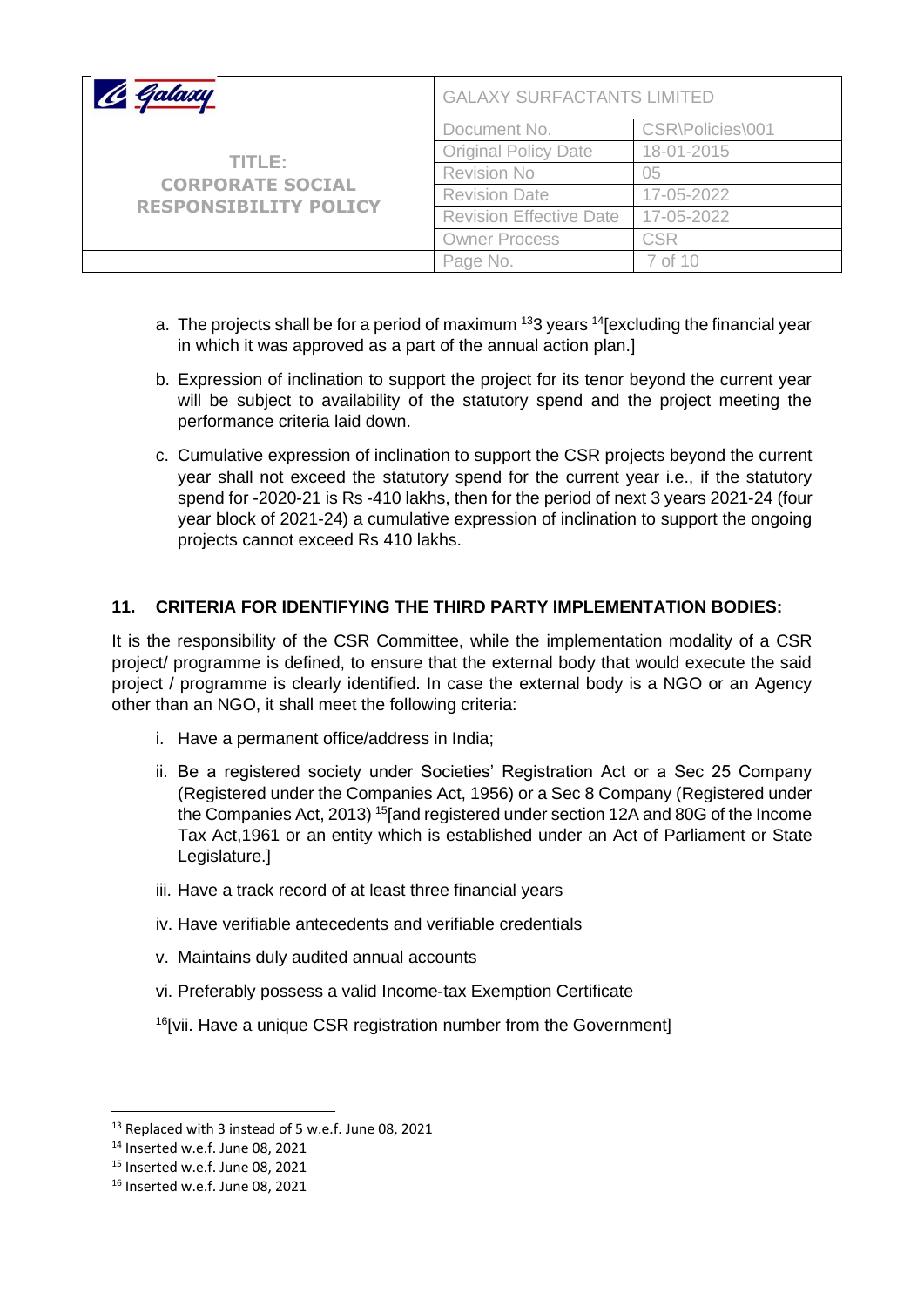| Jalaxy                                                            | <b>GALAXY SURFACTANTS LIMITED</b> |                  |
|-------------------------------------------------------------------|-----------------------------------|------------------|
| TITLE:<br><b>CORPORATE SOCIAL</b><br><b>RESPONSIBILITY POLICY</b> | Document No.                      | CSR\Policies\001 |
|                                                                   | <b>Original Policy Date</b>       | 18-01-2015       |
|                                                                   | <b>Revision No</b>                | 05               |
|                                                                   | <b>Revision Date</b>              | 17-05-2022       |
|                                                                   | <b>Revision Effective Date</b>    | 17-05-2022       |
|                                                                   | <b>Owner Process</b>              | <b>CSR</b>       |
|                                                                   | Page No.                          | 8 of 10          |

# **12. FOCUS/THRUST AREA PROJECTS:**

CSR Committee has identified the thrust area projects around which the Company shall be focusing its CSR initiatives and channelizing the resources on a sustained basis. There will be alignment of CSR programmes across all locations to ensure common focus and synergy in efforts through following:

i. Health & Hygiene (AAROGYA VARDHEENI):

Primary healthcare through diagnosis and treatments, promoting preventive healthcare, building awareness about hand, oral & personal hygiene, sanitation and providing monetary support for constructing toilets  $-$  in particular for girls, supporting rehabilitation centers, medical camps and blood donation camps, providing additional nutrition to eradicate malnutrition – children & women, providing water purifier for potable drinking water, awareness about ill-effects of tobacco.

ii. Education (GYAAN SANJEEVANI):

To contribute to improving and facilitating the literacy levels including e-learning in various sections of the society, by providing support at every stage of a child's educational cycle including but not limited to developing infrastructure for schools/educational centres, conducting education programmes on 'how to lead a happy & safe life', engaging with students, teachers and parents leading to development of a better community, livelihood enhancement projects, vocational skills for differently abled

iii. Community Development (SAAMAJEEK UTTHAAN):

Support to orphans, destitute & old age homes, undertaking community sanitation projects, water harvesting (check dams), setting up public libraries, safe drinking water, community utilities, promoting sports through community connect mahotsav, providing hand washing stations, bore-wells.

iv. Environment Protection (<sup>17</sup>PARYAVARAN SURAKSHA):

Tree plantation, cleanliness drives, awareness for energy/ water conservation & solid waste reduction, promoting solar and other non-conventional renewable energy projects.

v. Women Empowerment (STREE UNNATI):

Girl child & women education & development, income generation, knowledge about relevant statutes, self-defence training.

<sup>17</sup> The word "VATAVARAN" replaced with "PARYAVARAN" w.e.f. June 08, 2021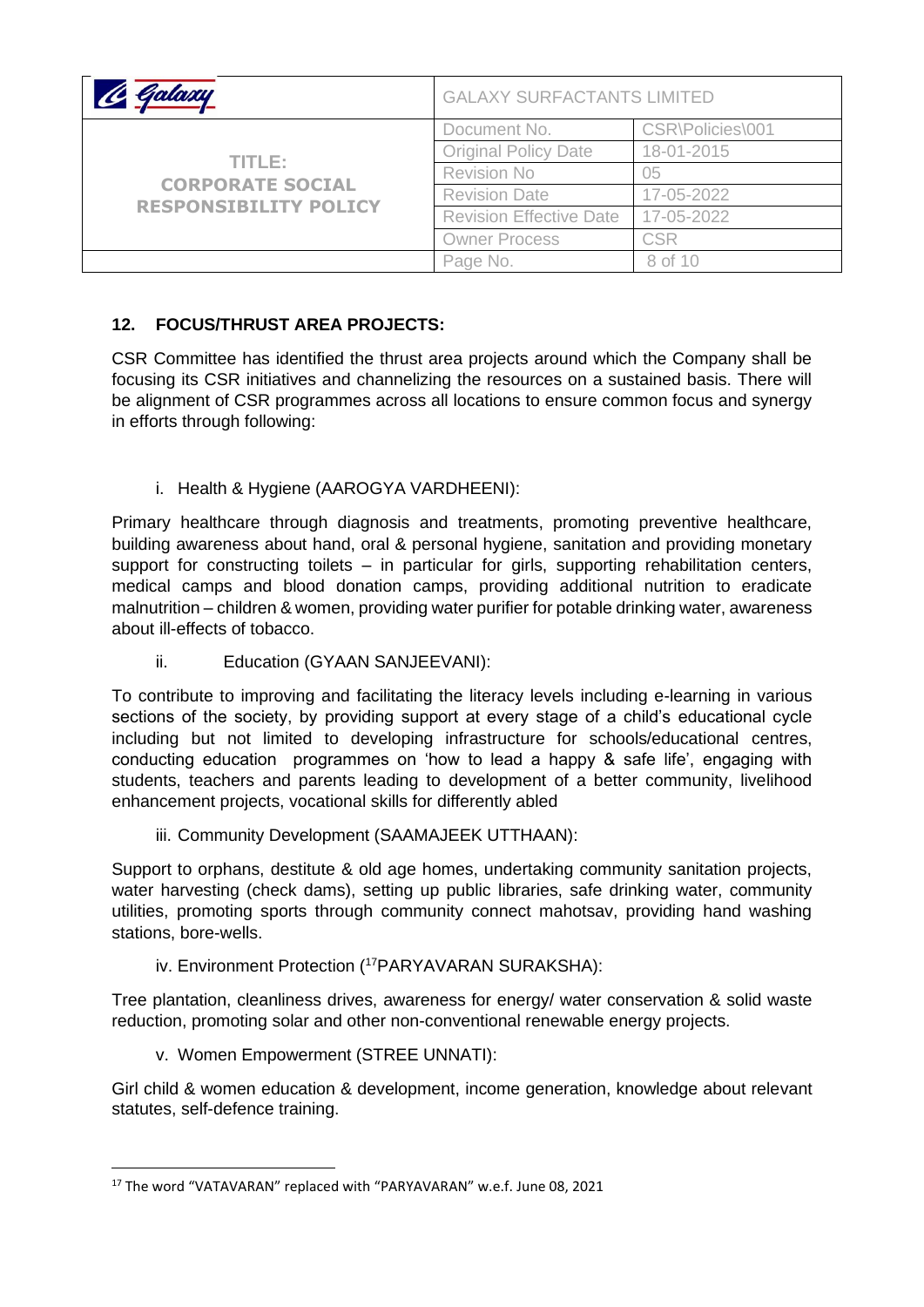| Jalaxy                                                            | <b>GALAXY SURFACTANTS LIMITED</b> |                  |
|-------------------------------------------------------------------|-----------------------------------|------------------|
| TITLE:<br><b>CORPORATE SOCIAL</b><br><b>RESPONSIBILITY POLICY</b> | Document No.                      | CSR\Policies\001 |
|                                                                   | <b>Original Policy Date</b>       | 18-01-2015       |
|                                                                   | <b>Revision No</b>                | 05               |
|                                                                   | <b>Revision Date</b>              | 17-05-2022       |
|                                                                   | <b>Revision Effective Date</b>    | 17-05-2022       |
|                                                                   | <b>Owner Process</b>              | <b>CSR</b>       |
|                                                                   | Page No.                          | 9 of 10          |

vi. Calamity Relief (AAPDA RAHAT):

Contribution to PM Relief Fund or providing relief articles directly or through NGOs

vii.CSR Capacity Building & Personnel Cost:

Capacity building cost of own personnel or those of implementation agencies will qualify as a CSR expenditure within the permissible limits allowed by the Companies Act 2013 or Rules made there under.

| .<br>VIII. | <b>Suggestive Allocations:</b> |
|------------|--------------------------------|
|------------|--------------------------------|

| Sr.<br>No.     | <b>Schedule VII Areas</b>                                     | % of Spent                 | Coverage/Scope                       |
|----------------|---------------------------------------------------------------|----------------------------|--------------------------------------|
|                | Health & Hygiene (AAROGYA<br><b>VARDHEENI)</b>                | 1810-20% <sup>19</sup>     | As listed above in point<br>12 $(i)$ |
| 2              | Education (GYAAN SANJEEVANI)                                  | $205 - 15\%$ <sup>21</sup> | As listed above in point<br>12(ii)   |
| 3              | Community / Rural Development<br>(SAAMAJEEK UTTHAAN)          | 2225-35% <sup>23</sup>     | As listed above in point<br>12(v)    |
| $\overline{4}$ | <b>Environment Protection (PARYAVARAN</b><br><b>SURAKSHA)</b> | 5-15% <sup>24</sup>        | As listed above in point<br>12(iii)  |
| 5              | Women Empowerment (STREE UNNATI)                              | $1 - 5 \%^{25}$            | As listed above in point<br>12(iv)   |
| 6              | Calamity Relief (AAPDA RAHAT)                                 | $1 - 5 \%^{26}$            | As listed above in point<br>12(vi)   |
| $\overline{7}$ | <b>CSR Capacity Building &amp; CSR Personnel</b><br>Cost      | $1 - 5 \%^{27}$            | As listed above in point<br>12(vii)  |

Above allocation guidelines are suggestive and will be followed based on availability of duly identified & evaluated projects & programmes across the locations. However, these guidelines will not restrict the allocation of funds to other projects for lack of worthy projects in respective focus areas or geographies.

<sup>18</sup> Revision in % of spent from 30% to 25% w.e.f. June 25, 2020.

 $19$  Revision in % of spent from 25% to 10-20% w.e.f. May 17, 2022.

<sup>20</sup> Revision in % of spent from 30% to 20% w.e.f. June 25, 2020.

 $21$  Revision in % of spent from 20% to 5-15% w.e.f. May 17, 2022.

<sup>22</sup> Revision in % of spent from 20% to 35% w.e.f. June 25, 2020.

<sup>23</sup> Revision in % of spent from 35% to 25-35% w.e.f. May 17, 2022.

 $24$  Revision in % of spent from 5% to 5-15% w.e.f. May 17, 2022.

<sup>&</sup>lt;sup>25</sup> Revision in % of spent from 5% to 1-5% w.e.f. May 17, 2022

<sup>&</sup>lt;sup>26</sup> Revision in % of spent from 5% to 1-5% w.e.f. May 17, 2022

<sup>27</sup> Revision in % of spent from 5% to 1-5% w.e.f. May 17, 2022